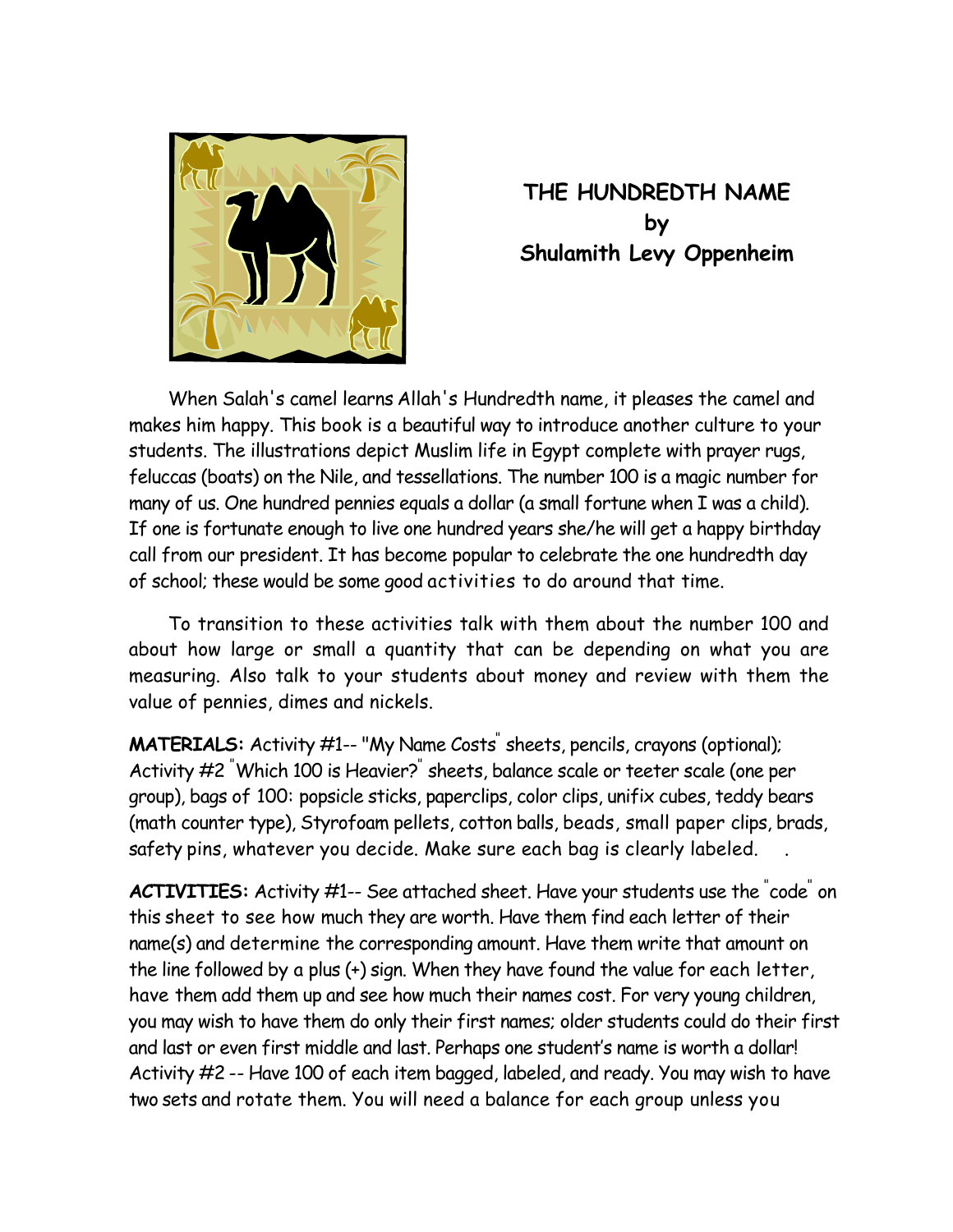decide to do it as a demonstration for the whole class. Have your student choose two bags to compare. Have them write the name of the bagged items (they may copy the name off the bag) in the boxes on their sheets, one on each side of the line. Have them put both items in the balance -- one on each side. When they have determined which is heavier, have them circle that box, Have them remove one or both bags from the balance and choose one or two others to compare. You may wish to make the sheet longer to accommodate more items. First, have your students estimate which item will be heavier. If time permits, have them rank all of the items in order from lightest to heaviest.

**SOURCE:** Mary Major, The Tooth Day, a presentation at the ECCC, Torrance, CA, 2001.

**ART CONNECTION:** Talk about tessellations; have the children make their own tessellations.

## **STANDARDS:**

 **BSL:** 1.1, 1.2, 1.3, 1.4, 1.6, 1.8, 1.12, 2.1, 3.1, 4.6, 9.1, 12.1, 12.2, 12.4, 12.8 **NCTM:** 1a, 2a, 3b, 4d, 6b, 6c, 6d, 8a, 8d, 10a, 12a **SCS:** A1 A2, B1, D1, E1, H2, H3

Oppenheim, Shulamith Levy. The Hundredth Name. Illus. by Michael Hays. Honesdale, PA: Boyds Mills Press, Inc., c1995. ISBN#1-56397-183-6.